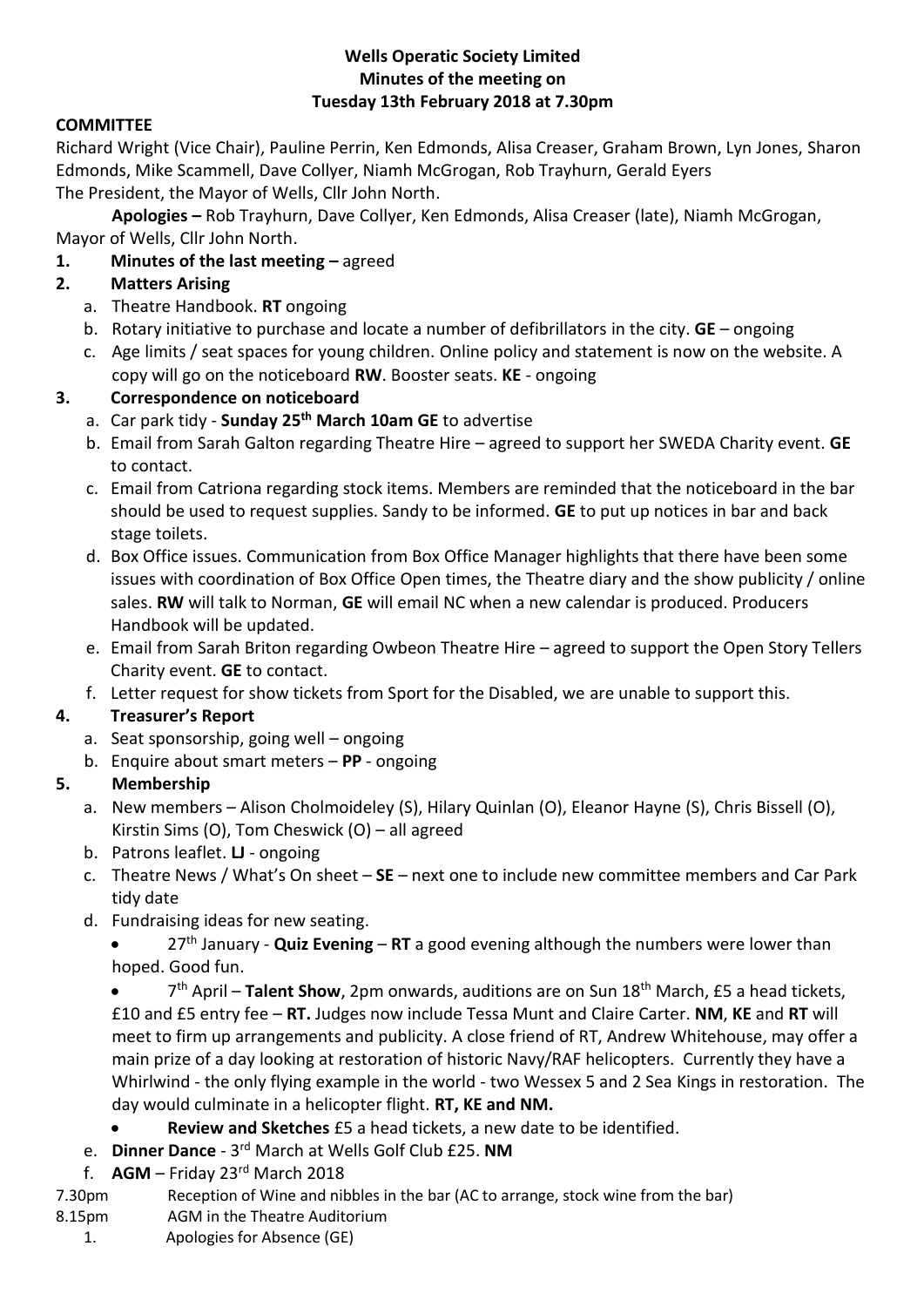- 2. Minutes of AGM 2017 (on noticeboard)
- 3. Matters Arising (RW)
- 4. Chairman's Report (RW)
- 5. Members' Reports Past and Future shows (SE), Theatre developments seats/ wings/ pit (NF), Patrons (LJ), Social Report (NM)
- 6. Treasurer's Report and Appointment of Accountants (PP)
- 7. President's Address (Mayor)
- 8. Election Of Committee and Officers:- (Mayor) (Nomination forms to GE by 16<sup>th</sup> March) Chairman
	- Vice Chairman Treasurer Secretary Stage Representative Theatre Administrator Publicity Officer Patrons Secretary Committee Members (x4) (AC and DC are not standing for re-election)
- 9. Any Other Business (RW) (Written items to GE by 16<sup>th</sup> March)
- g. Roy Bevan and NODA Awards **GE**, **RW** to look into other 'humorous' awards. Presentation of all awards will be first at the DD and then the AGM.

## **6. Publicity**

a. All good

# **7. Theatre Renovations**

- a. Stage and Pit development. There have been a number of emails from the Stage and Pit Development Group. Members of the group were unable to attend tonight's meeting. The subgroup will be meeting again in the next few weeks. **RW** to attend. This item will be dealt with at the next committee meeting. **RW**
- b. PAT testing **MS** ongoing
- c. Cleaning the bar carpet, quote from TLC Bath Ltd, £493 Inc. VAT. Agreed to go ahead. **PP** to arrange soon. Week after Easter looks good.
- d. New signs and billboards at the front of the theatre and on Chamberlain Street. **RW** has received some plans that have been circulated. Some amendments are requested, **RW** to reply to *db. Paul*.
- e. Air Conditioning annual maintenance on Jan 26th 9am. Engineer suggested a bi-annual service. **GE** to add to calendar. **RW**
- f. Auditorium heating system. Further issues. Pulse to look again. **RW**
- g. Tree white line edge to new surface to discourage cars from driving over the surface edge. **DC Mark Wall** will do the work. **GB** to look for a sign 'do not obstruct'.
- h. Wardrobe floor. An extension to the 'hats' area in the wardrobe was agreed. GE to talk to Mark Wall and cost. **GE** - ongoing
- i. Chamberlain Street doors. Long term damage plus wear and tear means these doors need replacing. We need doors that lock from the inside and outside, but also are fitted with a crash bar. **GB** to investigate. Costs to follow. Possibly look at suppliers for new wooden doors. Ongoing.
- j. Disabled seats, sale and position within the auditorium. **KE** ongoing
- k. Rehearsal Room curtains. Last year when we were looking at decorating the RR we agreed to install new curtains. Tina Eyers is happy to go ahead and organise this with a sewing day. She will also include curtains for the mirrors. Mark Wall has agreed to install the rail. Owbeon have offered £50 to support the cost of this. **GE** Agreed to go ahead.

# **8. Productions/Hire.**

**Hires in Feb and March 2018.** See Bar Calendar for details. The person responsible is in bold. Regular dance hires SWSD x2, Small Steps x 2 - **GE** Liberty Choir - **GE** Little Shop of Horrors rehearsals – **Nick Barlow** The London Suite play rehearsals – **Mark Wall & Doreen Grant** Golden Thread performance– **GE / ST**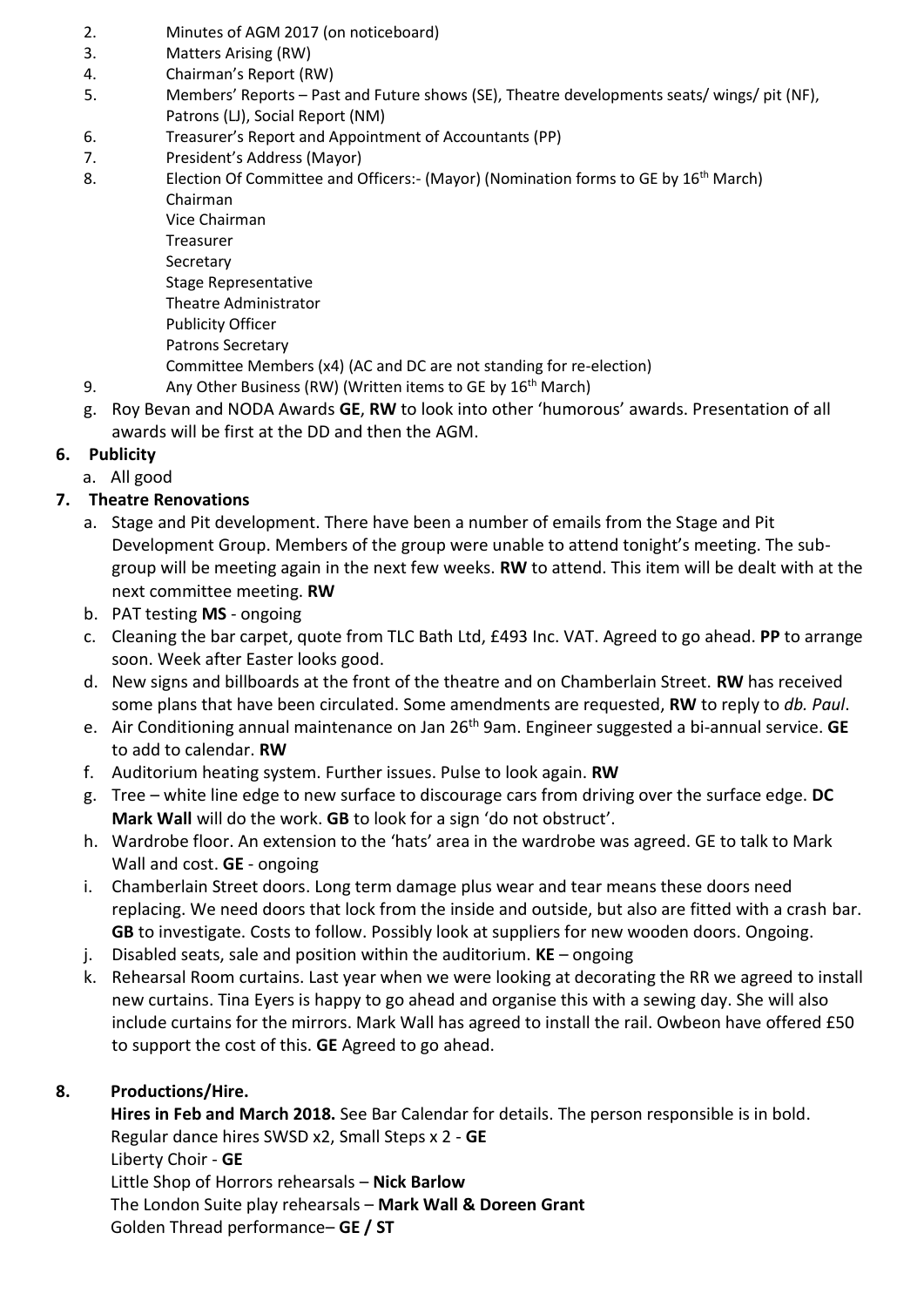Auditions for Talent Competition – **SE** AGM - **GE** Long Paws Comedy - **GE**

- **7-10th March 2018 –** Mark Wall and Doreen Grant will put on the *- London Suite by Neil Simon.* Stage Manager - **Mike Scammell**, Props - **Joanna Hartley Scammell and Vicky Orman**, Sound and Lighting **- Peter Ross**, Costume - **Julia Gear Evans and Doreen Grant**, Set Design and Construction **- Mark Wall**, Prompt - **Doreen Grant, Mark Wall and Catriona Eagle**, Make up – **Helen Makin**, Programme - **Adam Lanfranchi**, Poster Design **- Kathryn Pow**, Publicity **- Ken Edmonds,** FoH manager – **Sally Trayhurn,** Budget **- agreed,** Ticket Price **- £10 and £8**, Rehearsal schedule –**done.**
- **May 15th (Tuesday) -19th 2018** (with a 3pm Matinee on Sat 19th i.e. 6 performances**) –** *Little Shop of Horrors***.** Rights received. Director and Producer – **Nick Barlow**, Choreography - **Eden Simpson**, MD – **Kelly Simpson,** Rehearsal pianist – **Stephen Shears,** SM – **Mark Wall,** Head of Greek Chorus **– Kate Lynch,** Lighting – **GB**, Sound – **Adrian Mitchell**, Costumes – **Louise Sansam**, Prompt – **Freda Brown**, Props - **Vicky Orman, Jo Scammell, Mike Scammell, Sandra Marshall,** Make up – **Helen and Julie Makin**, Artwork – **Katy Biggs, Plant – NB, Adrian Mitchell and GE,** Budget – **agreed**, Publicity - **KE**, Ticket Price – **£12 & £10**, Rehearsal schedule –**done.** FoH manager – **Sally Trayhurn.**
- **Wednesday 6th June** BOVTS West Country Tour. *The Mill on the Floss* by George Eliot, adapted by Helen Edmundson. 70/30 split. **Tickets go live on**
- **September 19th -22nd 2018** William Shakespeare's *The Merry Wives of Windsor* Director **RW,**  Lighting - **GB,** Mediaeval Musician - **Jonathan Weeks,** Costumes – **Louise Baker,** Stage manager – **Charlie Watkins**, Properties – **Pat Watkins,** Choreography – **Tina Eyers,** Prompt – **Freda Brown,** FoH manager – **ST,** Budget – **agreed**, Publicity - **KE**, Ticket Price – **£12 and £10**, Rehearsal schedule – **agreed, Tickets go live on**
- **December 15th -22nd 2018** *–* Panto *Aladdin.* Director **Sharon Edmonds,** Producer **and writer – Vicky Orman,** Choreography – **Janice Holwill**, MD – **Nick Barlow,** SM – **?,** Lighting – **GB**, Sound – **Adrian Mitchell**, Costumes – **?**, Prompt – **Freda Brown**, Props - **Vicky Orman,** Make up – **Helen and Julie Makin,** Budget – **tba**, Publicity - **KE**, Ticket Price – **tba**, Rehearsal schedule – **tba.** FoH manager – **Sally Trayhurn. Tickets go live on**
- **March 2019 – RT** to have a look at some titles.
- **May 13th -18th 2019 – Fiddler on the Roof.** Rights received. Director **Lois Harbinson,** Assistant Director – **Adam Lanfranchi**, Producer **- Graham Brown**, MD – **Sheila Ross,** Choreography - **Eden Simpson**, SM – **Charlie Watkins,** Set Designer – **Emma Russell**, Lighting – **GB**, Sound – **Adrian Mitchell**, Costumes - **Louise Sansam**, Prompt – **Freda Brown**, Props - **?,** Make up – **Helen and Julie Makin**, Budget – **tba**, Publicity - **KE**, Ticket Price – **tba**, Rehearsal schedule –**tba,** FoH manager – **Sally Trayhurn. Tickets go live on**
- **•** September 2019 Any ideas?
- **Spring Show 2020**  NM is looking at directing **9 to 5**: the Musical, Music and Lyrics by Dolly Parton. Nick Creaser has offered to produce. Rights to be investigated. **NM** to present the show to the committee for discussion.

#### **9. Training**

Bar and FoH training to continue as needed.

#### **10. Show Reviews**

**Reclaimed,** WLT – a great evening of theatre. Original, thought provoking and funny. A must see. GE **Wookey Panto,** fabulous evening, loved it. A talented group. MS

**Mendip Players Panto – 'Alice',** great evening of local fun with a talented group. GB **An evening with the Radio**, Milton Keynes small theatre, a great evening of inventive radio fun and behind the scenes sound making. GB

**Hamilton,** Victoria Palace London. An American Musical is a sung- and rapped-through musical about the life of American Founding Father Alexander Hamilton, brilliant, very little speech. The whole audience were transfixed. LJ

#### **11. Any Other Business**